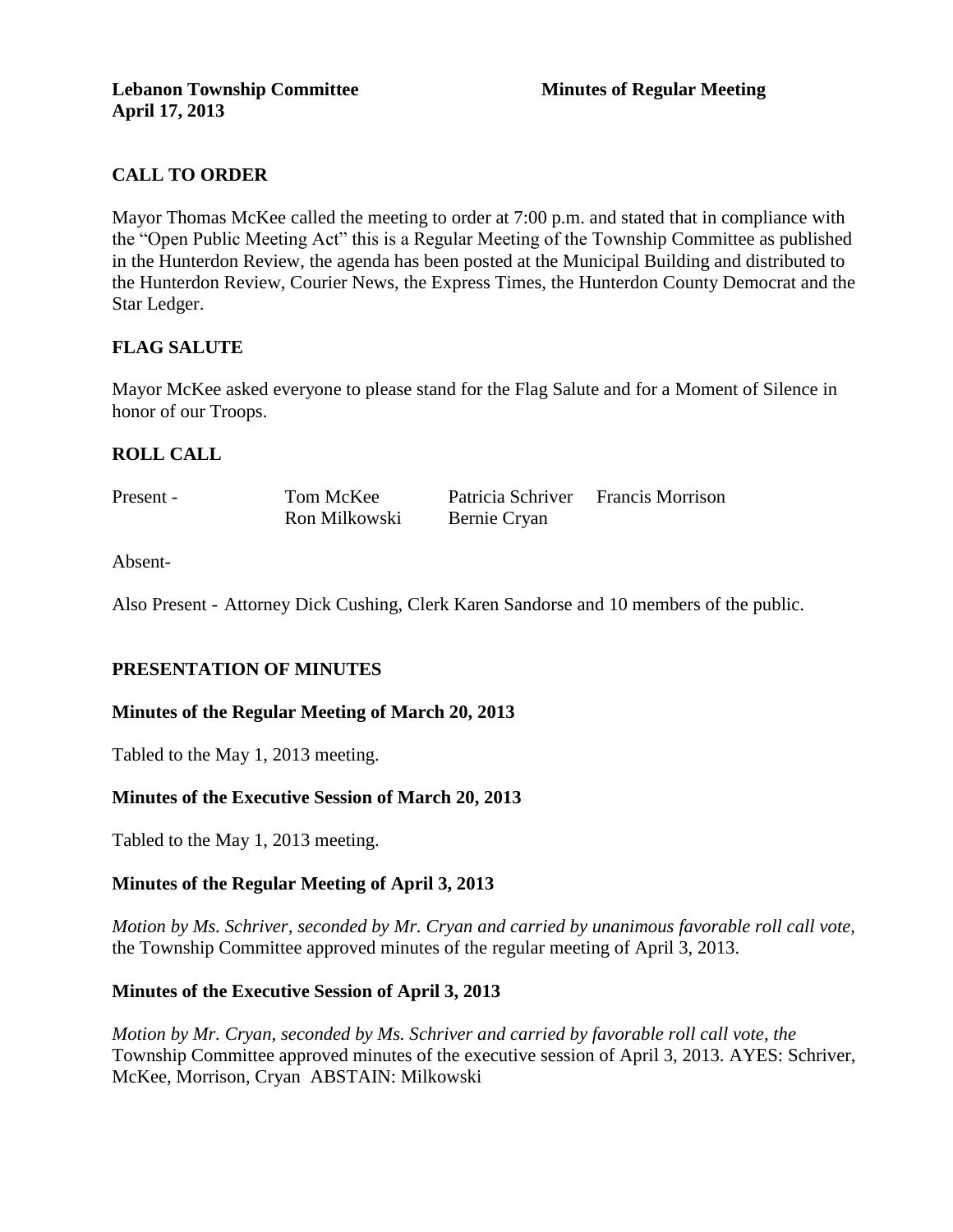LTCM 04/17/2013 Page 2 of 11

#### **PUBLIC COMMENTS – for agenda items only.**

*Motion by Ms. Schriver, seconded by Mr. Morrison and carried by unanimous favorable roll call*  vote, the Township Committee opened the public comment portion of the meeting.

There were no comments from the public.

*Motion by Ms. Schriver, seconded by Mr. Cryan and carried by unanimous favorable roll call vote,* the Township Committee closed the Public comment portion of the meeting.

#### **2013 BUDGET –**

#### **Public Hearing**

*Motion by Mr. Cryan, seconded by Ms. Schriver and carried by unanimous favorable roll call vote,* the Township Committee opened the meeting for public comments relative to the proposed 2013 Municipal Budget.

There were no comments from the public.

*Motion by Ms. Schriver, seconded by Mr. Cryan and carried by unanimous favorable roll call vote,* the Township Committee closed the public comment portion of the meeting.

#### **Resolution No. 50-2013 – Budget Self Exam**

*Motion by Ms. Schriver, seconded by Mr. Cryan and carried by unanimous favorable roll call vote,* the Township Committee adopted Resolution No. 50-2013 as written below.

#### **TOWNSHIP OF LEBANON COUNTY OF HUNTERDON STATE OF NEW JERSEY A RESOLUTION NO. 50-2013 ANNUAL BUDGET SELF EXAM**

 **WHEREAS**, N.J.S.A.40A:4-78b has authorized the Local Finance Board to adopt rules that permit municipalities in sound fiscal condition to assume the responsibility, normally granted to the Director of the Division of Local Government Services, of conducting the annual budget examination; and,

 **WHEREAS**, N.J.A.C.5:30-7 was adopted by the Local Finance Board on February 11, 1997; and,

 **WHEREAS**, pursuant to N.J.A.C.5:30-7.2 thru 7.5 the Township of Lebanon has been declared eligible to participate in the program by the Division of Local Government Services, and the Chief Financial Officer has determined that the Township of Lebanon meets the necessary conditions to participate in the program for the 2013 budget year, so now therefore,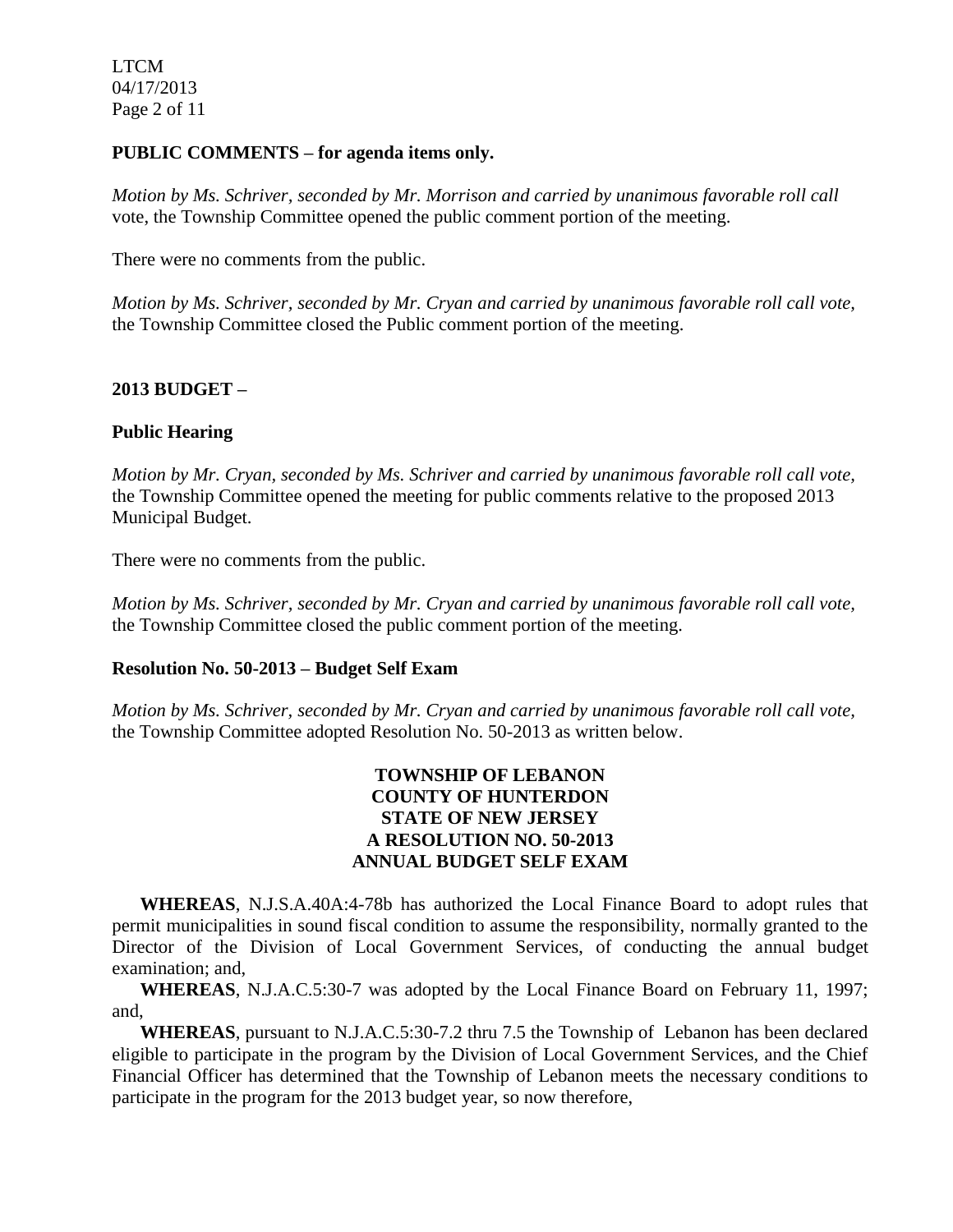LTCM 04/17/2013 Page 3 of 11

**BE IT RESOLVED**, by the Township Committee of the Township of Lebanon that in accordance with N.J.A.C.5:30-7.6a & b, and based upon the Chief Financial Officer's certification, the governing body has found the budget has met the following requirements:

- 1. That with reference to the following items, the amounts have been calculated pursuant to law and appropriated as such in the budget:
	- a. Payment of interest and debt redemption charges
	- b. Deferred charges and statutory expenditures
	- c. Cash deficit of preceding year
	- d. Reserve for uncollected taxes
	- e. Other reserves and non-disbursement items
	- f. Any inclusions of amounts required for school purposes
- 2. That the provisions relating to limitation on increases of appropriations pursuant to N.J.S.A.40A:45.2 and appropriations for exceptions to limits on appropriations found at 40A:4-45.3 et seq. are fully met. (Complies with the "CAP" law.)
- 3. That the budget is in such form, arrangement and content as required by the Local Budget Law and N.J.A.C.5:30-4 and 5:30-5.
- 4. That pursuant to the Local Budget Law:
	- a. All estimates of revenue are reasonable, accurate and correctly stated;
	- b. Items of appropriation are properly set forth;
	- c. In itemization, form, arrangement and content, the budget will permit the exercise of the comptroller function within the municipality.
- 5. The budget and associated amendments have been introduced, publicly advertised and adopted in accordance with the relevant provisions of the Local Budget Law, except that failure to meet the deadlines of N.J.S.A.40A:4-5, shall not prevent such certification.
- 6. That all other applicable statutory requirements have been fulfilled.

**BE IT FURTHER RESOLVED**, that a copy of this resolution be forwarded to the Director of the Division of Local Government Services.

# **Budget Adoption**

*Motion by Ms. Schriver, seconded by Mr. Cryan and carried by unanimous favorable roll call vote,* the Township Committee adopted the 2013 Municipal Budget.

# **PROCLAMATION**

# **Relay for Life of Hunterdon County Days - June 14th and 15th of 2013**

*Motion by Mr. Cryan, seconded by Mr. Milkowski and carried by unanimous favorable roll call*  vote, the Township Committee adopted the below written proclamation.

#### **TOWNSHIP OF LEBANON COUNTY OF HUNTERDON STATE OF NEW JERSEY**

# **RELAY FOR LIFE OF HUNTERDON PROCLAMATION**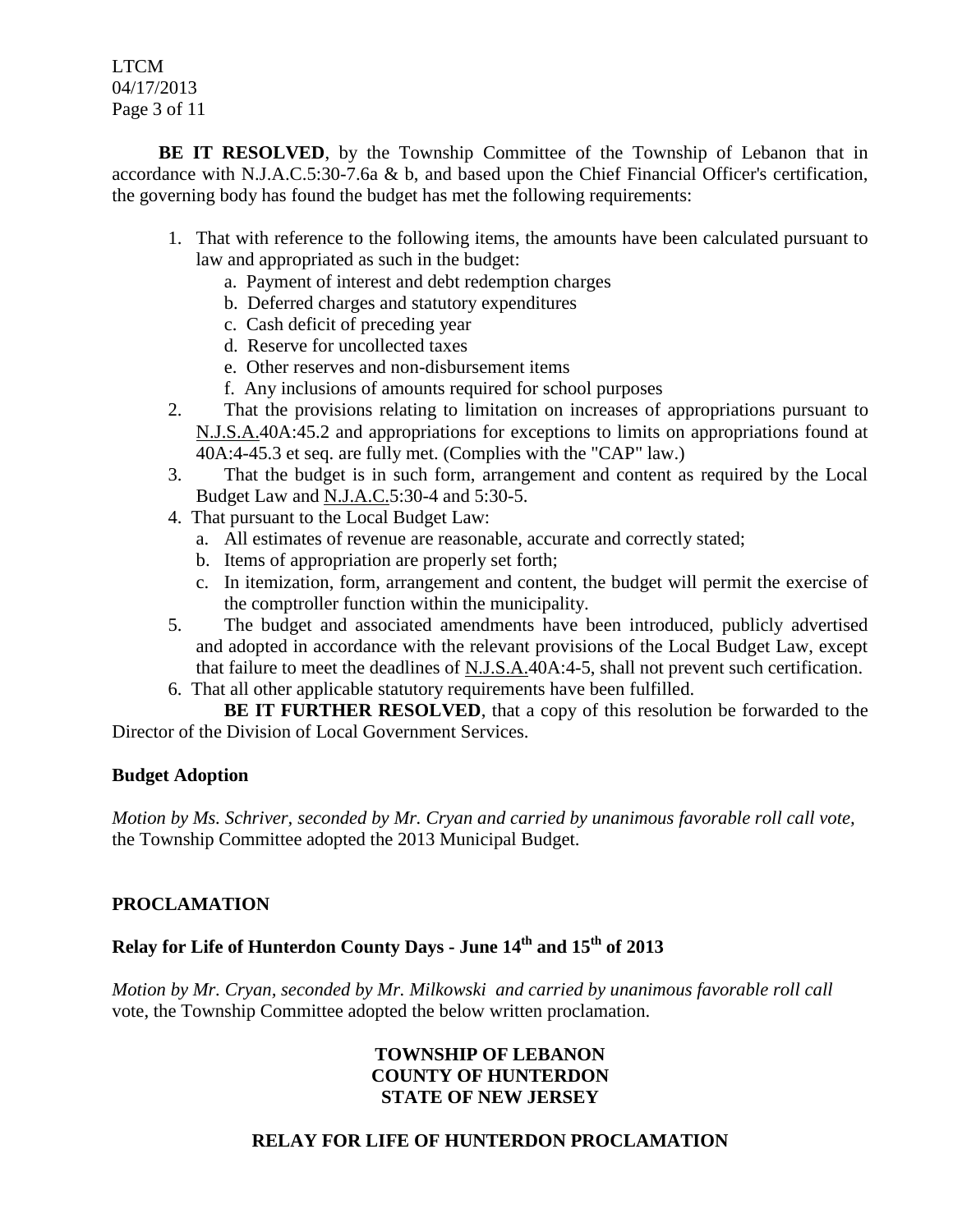LTCM 04/17/2013 Page 4 of 11

WHEREAS, Relay For Life is the signature activity of the American Cancer Society and celebrates cancer survivors and caregivers, remembers loved ones lost to the disease, and empowers individuals and communities to come together to recognize and fight back against cancer; and

WHEREAS, the funds raised during Relay For Life of Hunterdon supports the American Cancer Society's mission of saving lives and creating a world with less cancer and more birthdays – by helping our citizens stay well, by helping our citizens receive the best treatment for cancer, by supporting the search for cures for cancer; and (delete: by fighting back; and)

WHEREAS, Relay For Life helped fund more than \$150 million in cancer research last year;

NOW, THEREFORE, BE IT RESOLVED, that the Township Committee of the Township of Lebanon does hereby proclaim June  $14<sup>th</sup>$  and  $15<sup>th</sup>$  of 2013 as,

# "RELAY FOR LIFE OF HUNTERDON COUNTY DAYS"

in our community and hereby encourage our citizens to participate in the Relay For Life event at Hunterdon Central High School on June  $14<sup>th</sup>$  to  $15<sup>th</sup>$ , 2013.

# **ORDINANCE**

#### **Introduction**

# **Ordinance No. 2013-Amending the Code to Include Ordinances Inadvertently Omitted**

*Motion by Ms. Schriver, seconded by Mr. Cryan and carried by favorable roll call vote, the* Township Committee approved Ordinance No. 2013-06 as entitled below. AYES: Schriver, McKee, Morrison Cryan ABSTAIN: Milkowski

#### **TOWNSHIP OF LEBANON COUNTY OF HUNTERDON ORDINANCE NO. 2013-06 AN ORDINANCE AMENDING THE CODE OF THE TOWNSHIP OF LEBANON TO INCLUDE ORDINANCES INADVERTENTLY OMITTED FROM THE 2007 RECODIFICATION**

**Public Hearing to be held on May 1, 2013**

# **RESOLUTIONS**

# **Resolution No. 51-2013 – DPW Project Change Order No. 14**

Mr. Milkowski stated that he met with the Architect today and was informed that Change Order No. 14 covers 5 additional electrical boxes that were installed in a section of the DPW building that was an add on. Mr. Milkowski stated that he asked the Architect to add language to the Change Order that reflects the additional work because he does not want to see another bill for the same work at a later time. Mr. Milkowski stated that the switch for the pressure washer, in the mechanics bay, needed to be moved three feet due to the pressure washer needing to be realigned. The pressure washer took up too much room as originally planned so it was relocated. Mr. Milkowski stated that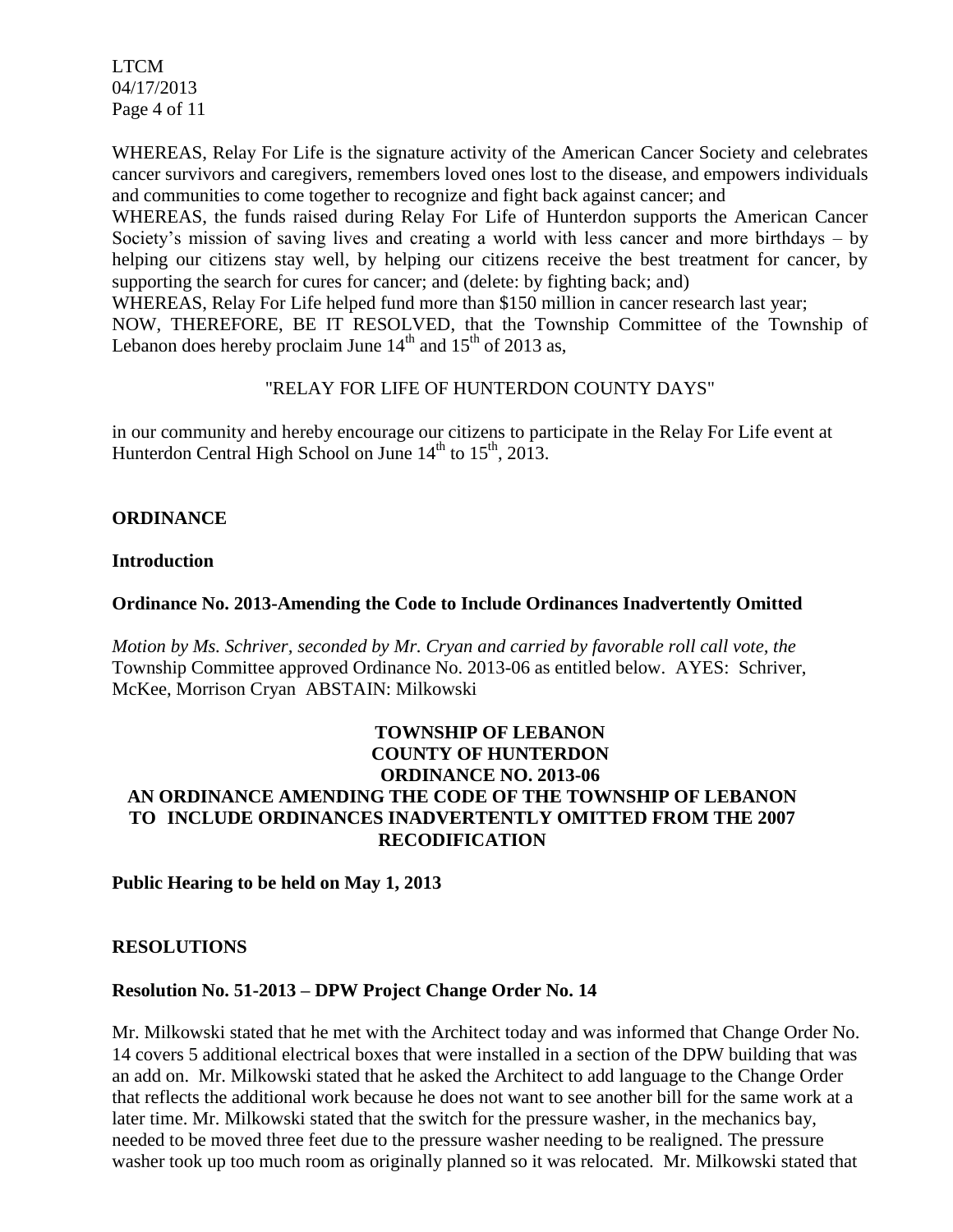LTCM 04/17/2013 Page 5 of 11

the additional receptacles and boxes were added in the truck bays because of a workbench that was installed. Mr. Cryan asked why the contractor did not itemize what work was done for the charge. Mr. Milkowski stated that he questioned that himself and has a problem with the way the Change Order is written. Mr. Milkowski stated that he does not want to hold up the project and asked the Committee to approve the Change Order with the stipulation that an itemized bill must be received from the Contractor prior to payment being made.

*Motion by Mr. Milkowski, seconded by Ms. Schriver, and carried by unanimous favorable roll call*  vote, the Township Committee approved Resolution No. 51-2013, as written below. Said approval is with the stipulation that the CFO will hold the check until the vendor provides sufficient explanation of the bill. Once Mr. Milkowski feels that the vendor has met the requirements the check can be released.

#### **COUNTY OF HUNTERDON STATE OF NEW JERSEY RESOLUTION NO. 51-2013 DPW GARAGE PROJECT CHANGE ORDER NO. 14**

**WHEREAS** the need has arisen for a change order for the DPW Garage Project;  **WHEREAS** the following additions and/or deductions of work:

#### **Description Cost**

Relocate the already installed equipment for the disconnect for Power Washer Add for quad outlet/wiring for Water Neutralizer (as requested by Township) Add for 5 additional outlets/conduit and wiring for receptacles at Storage Bay Work Bench area (not on prints-as requested by Township)

|       | ◡       | 473.30 |
|-------|---------|--------|
| $+5%$ |         | 23.67  |
|       | ጡ<br>ъb | 496.97 |
|       |         |        |

#### **The new (Contract Sum) including this Change Order will be… \$ 2,087,177.92**

WHEREAS Keith Chambers of Chambers Architecture Inc. has reviewed the payment request and considers it to be in compliance with the performance of the contract and recommends the approval for the payment of \$ 473.30.

NOW THEREFORE, BE IT RESOLVED, by the Township Committee of the Township of Lebanon that Change Order No. 14 for the DPW Garage Project be approved and authorized the Mayor to execute.

#### **Resolution No. 52-2013 - Professional Surveyor Services**

Attorney Cushing stated that Resolution No. 52-2013 involves the Maxwell property which is located next to Fire Station No. 1. A fire tank for the DPW project was inadvertently placed on the Maxwell's property. The property was also used for years by the Fire Department for parking. Attorney Cushing stated that in order to correct the problem there have been discussions with the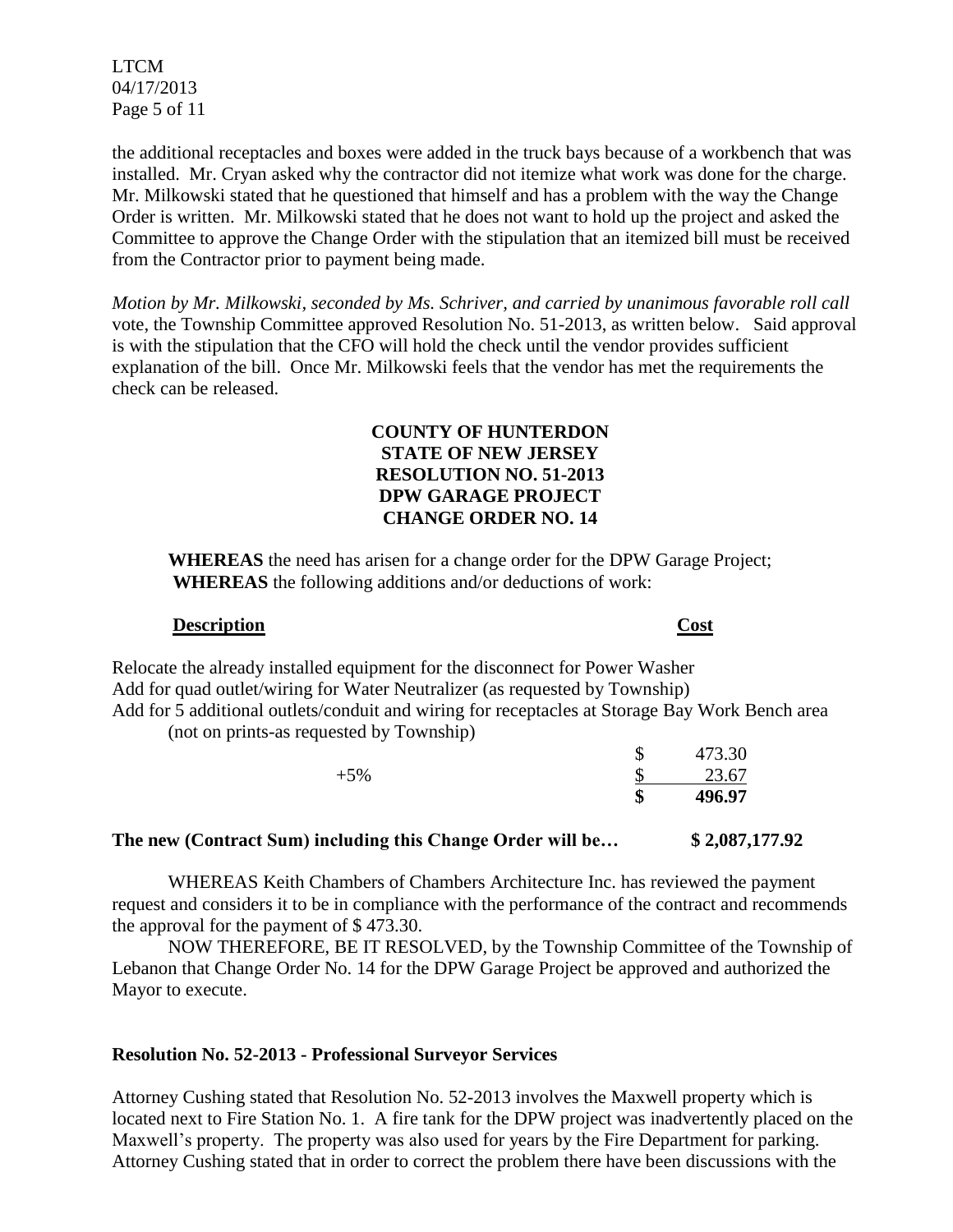LTCM 04/17/2013 Page 6 of 11

neighbor about the Township acquiring the property. Attorney Cushing stated that a description of the property is necessary and Surveyor Eldon Allen has agreed to provide one at a cost of \$800.00.

*Motion by Ms. Schriver, seconded by Mr. Morrison, and carried by unanimous favorable roll call*  vote, the Township Committee approved Resolution No. 52-2013 as written below.

# **TOWNSHIP OF LEBANON HUNTERDON COUNTY, NEW JERSEY RESOLUTION NO. 52-2013**

#### **RESOLUTION APPOINTING PROFESSIONAL SURVEYOR**

WHEREAS, there exists a need for the performance of professional surveying services for the Township of Lebanon for the year 2013; and

WHEREAS, funds are, or will be made, available for this purpose to be certified by the Treasurer; and

WHEREAS, the Local Public Contracts Law (N.J.S.A. 40A:11-1 *et seq.*) authorizes the hiring of a Surveyor without competitive bidding providing that the Resolution authorizing the award of contracts for "Professional Services" without competitive bidding and the contract itself be made available for public inspection.

NOW, THEREFORE, BE IT RESOLVED, by the Mayor and Committee of the Township of Lebanon, Hunterdon County, New Jersey, as follows:

- 1. Eldon Allen, PLS, of the firm of Eldon Allen, LLS, is hereby appointed to serve as Surveyor for the Township of Lebanon during the year 2013 in order to provide surveying services for the Township of Lebanon.
- 2. The Mayor and Committee shall enter into a mutually agreeable written compensation agreement with said Eldon Allen, PLS, within thirty (30) days of the date of this Resolution.
- 3. This Agreement is awarded without competitive bidding as a "Professional Service" under the provision of the Local Public Contracts Law, N.J.S.A. 40A:11-5.

# **OLD BUSINESS**

# **Payment Request for Riverview Banquet Hall – Township Dinner**

*Motion by Ms. Schriver, seconded by Mr. Milkowski, and carried by unanimous favorable roll call*  vote, the Township Committee authorized a check to be prepared for Riverview Banquet Hall for the final payment for the Township dinner.

# **DPW Sign**

Mayor McKee stated that he spoke to the DPW Manager, Warren Gabriel, and he does not believe that he is favor of the garage sign being placed by the road. Mr. Cryan will speak with Mr. Gabriel to find out his opinion on the placement of the sign.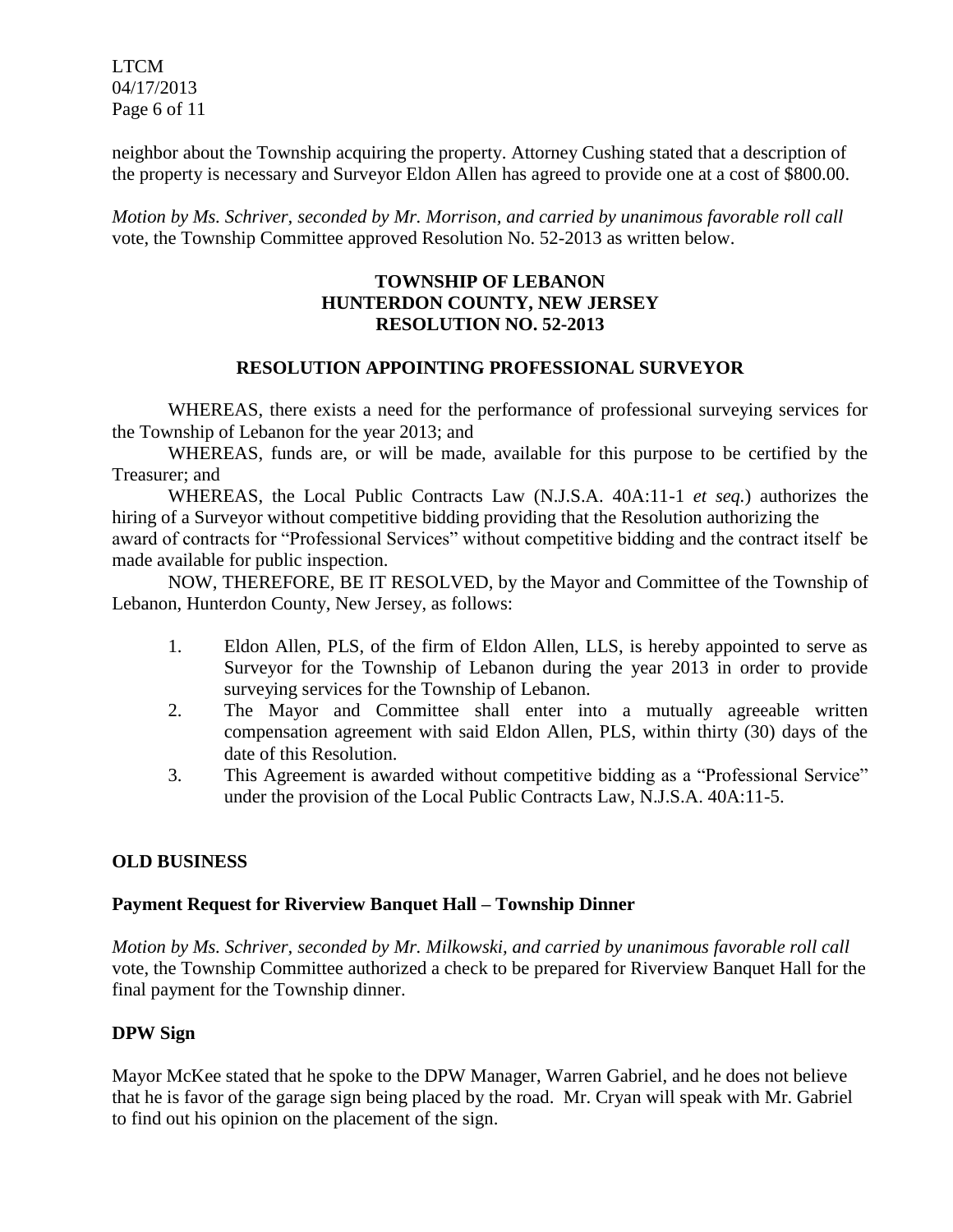LTCM 04/17/2013 Page 7 of 11

#### **Monthly Reports from Fire Department and EMS**

Ms. Schriver stated that last year the Fire Department agreed to provide monthly Fire/EMS reports to the Committee and they have not submitted one in a very long time. Ms. Schriver stated that she feels that the report should have a breakdown as to which community is covering the calls. The Mayor will speak to the Fire Department and ask them to put a report together. Ms. Schriver stated that the reports were part of the agreement made last year. Mr. Cryan stated that he agreed with Ms. Schriver's request.

#### **NEW BUSINESS**

# **DPW Manager – Request to Advertise for Summer Help**

Mr. Cryan stated that he spoke with the DPW Manager and there are two DPW employees who are out on Worker's Compensation. There is another DPW employee who was out on disability and will be going out again in one month. There is no determined time in which they will return to work. The DPW Manager has asked to move up the date for hiring the summer employees to assist with the employee shortages. Mr. Cryan stated that the Committee may need to discuss how to address the deficiency in staff members if the employees are unable to return to work. Mr. Cryan spoke to Mr. Gabriel about contracting out for the service, on a temporary basis, but will need to further discuss the possibility as they are not sure of the requirements in bringing subcontracting into a municipal situation.

*Motion by Ms. Schriver, seconded by Mr. Cryan, and carried by unanimous favorable roll call vote,* the Township Committee authorized the DPW Manager to advertise for Summer help.

#### **Zoning Officer John Flemming Correspondence – Horse Barn**

The Committee received a letter from the Zoning Officer, John Flemming, informing them of a decision made by the Zoning Board, based on the advice of the Board Attorney, relative to farm animals and smaller lot sizes in the Township. The Township Committee feels that the Township supports agriculture and requested that the Zoning Officer's letter be sent to the Planning Board for their review and the possible drafting of a proposed ordinance for the Committee's consideration.

*Motion by Ms. Schriver, seconded by Mr. Cryan, and carried by unanimous favorable roll call vote*, the Township Committee authorized the Clerk to send Mr. Flemming's letter to the Planning Board for their review and recommendations to the Committee.

#### **Award Quote for Document Restoration – Minute Books and Documents**

The Clerk is to obtain references from the vendors.

# **PRESENTATION OF VOUCHERS**

Committee Members provided a description of vouchers exceeding \$1000.00.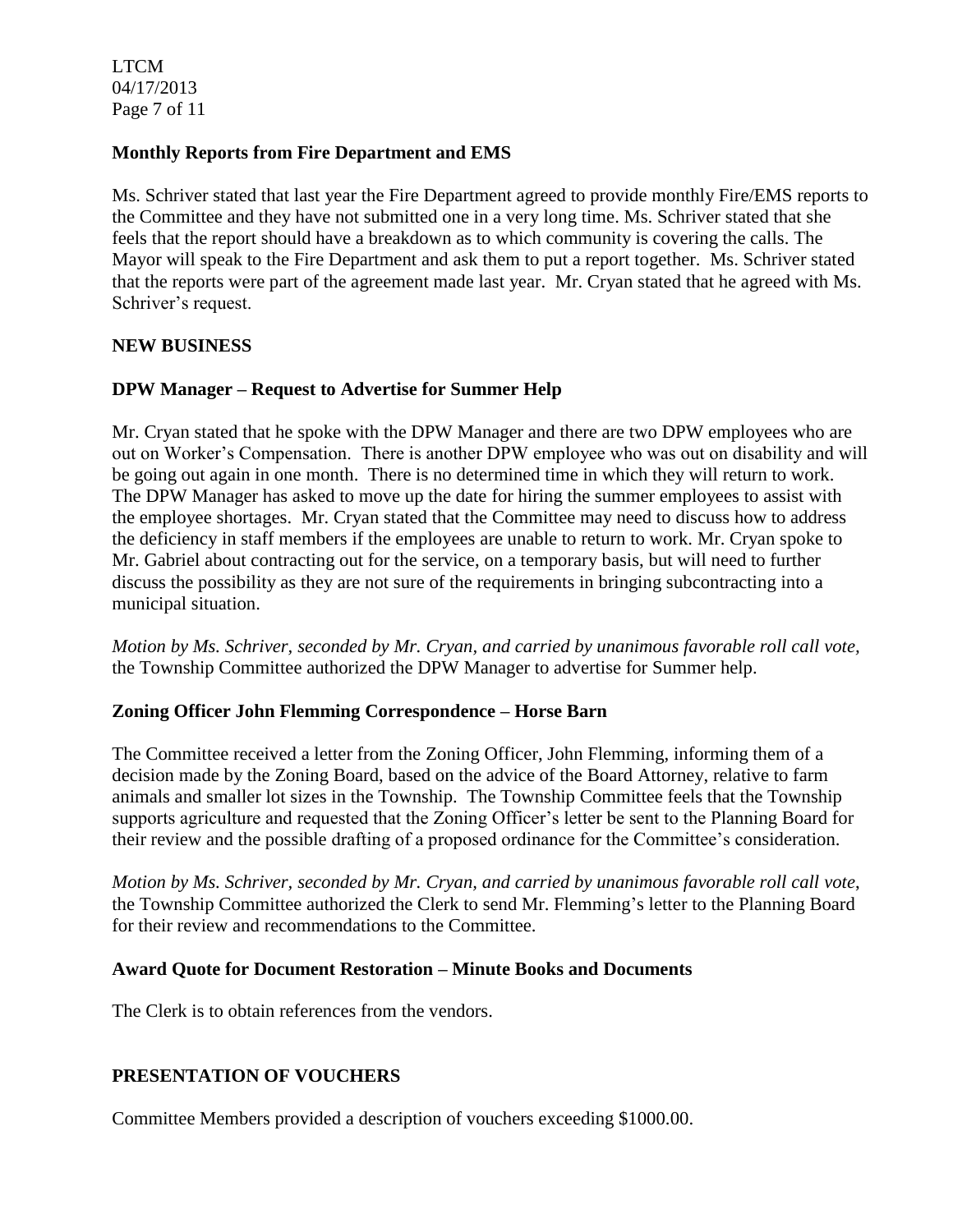LTCM 04/17/2013 Page 8 of 11

*Motion by Ms. Schriver, seconded by Mr. Cryan and carried by unanimous favorable roll call vote,* the Township Committee approved the April 17, 2013 bill list in amount of \$ 3,888,397.78.

#### **CORRESPONDENCE**

- a. Letter of Commendation Kathy Goracy Police Office Manager
- b. Tax Collector's Report for the Month of March 2013
- c. Tax Collector's Report of Uncollectible Taxes

# **PUBLIC COMMENTS**

*Motion by Mr. Milkowski, seconded by Ms. Schriver and carried by unanimous favorable roll call*  vote, the Township Committee opened the Public Comment portion of the meeting.

Doug and Annette Lemenze, of 208 Butternut Road, stated that the Zoning Officer's letter, regarding the horse barn, pertains to their application to the Zoning Board. Mr. Lemenze stated that his wife and daughter rescued a starving horse a few years ago and nursed it back to health. The horse was injured in a barn accident and is no longer rideable. Mr. Lemenze stated that they would like to bring the horse to their property which is one and a half acres. The Zoning Officer informed Ms. Lemenze that there is no ordinance regulating the minimum lot size needed to keep a horse. Mr. Flemming rejected the application for the horse barn due to it not meeting the requirement of a 100' setback from the property line. Ms. Lemenze was referred to the Board of Adjustment to apply for a variance. Ms. Lemenze stated that they have an existing shed; however, the Zoning Officer would not permit the horse to reside in it. Ms. Lemenze went through the process with the Zoning Board and was informed by the Board that she did not need to have a variance as long as they meet the setback of 50' from the property line for a shed. The Board Attorney stated that the horse was not permitted due to the Lemenze property not being the required 5 acres for a farm. The Lemenze family would have to apply for a D-Variance in order to be able to have the horse. Ms. Lemenze reapplied to the Zoning Officer and he again rejected the application based on the structure, which will house an animal, not being 100'from the property line and their property not being a 5 acre farmable property. The Committee discussed the matter with Mr. and Mrs. Lemenze at length and then directed the matter to the Planning Board for their recommendations to the Township Committee and possibly a draft ordinance.

Mr. Brian Wunder suggested contracting out for mowing services to help with the DPW employee shortages. Mr. Wunder asked if the Committee has spoken to the Police Chief about school safety and if there has there been any communication between the Committee and the School Board relative to such. Attorney Cushing stated that the discussion would be initiated by the School and would be between the School and the Police Department. Mr. Wunder stated that there is a Police Special, who he understands, would have hours available to rotate between the schools.

Ms. Laurie Hoffman stated that the matter with having a horse on a smaller lot could open a whole can of worms as there are residents who have all types of animals in the Township. Ms. Hoffman questioned if the Township will enforce the ordinance and regulations for everyone else in the Township also. Mayor McKee stated that he feels that the Committee understands Ms. Hoffman's comments completely.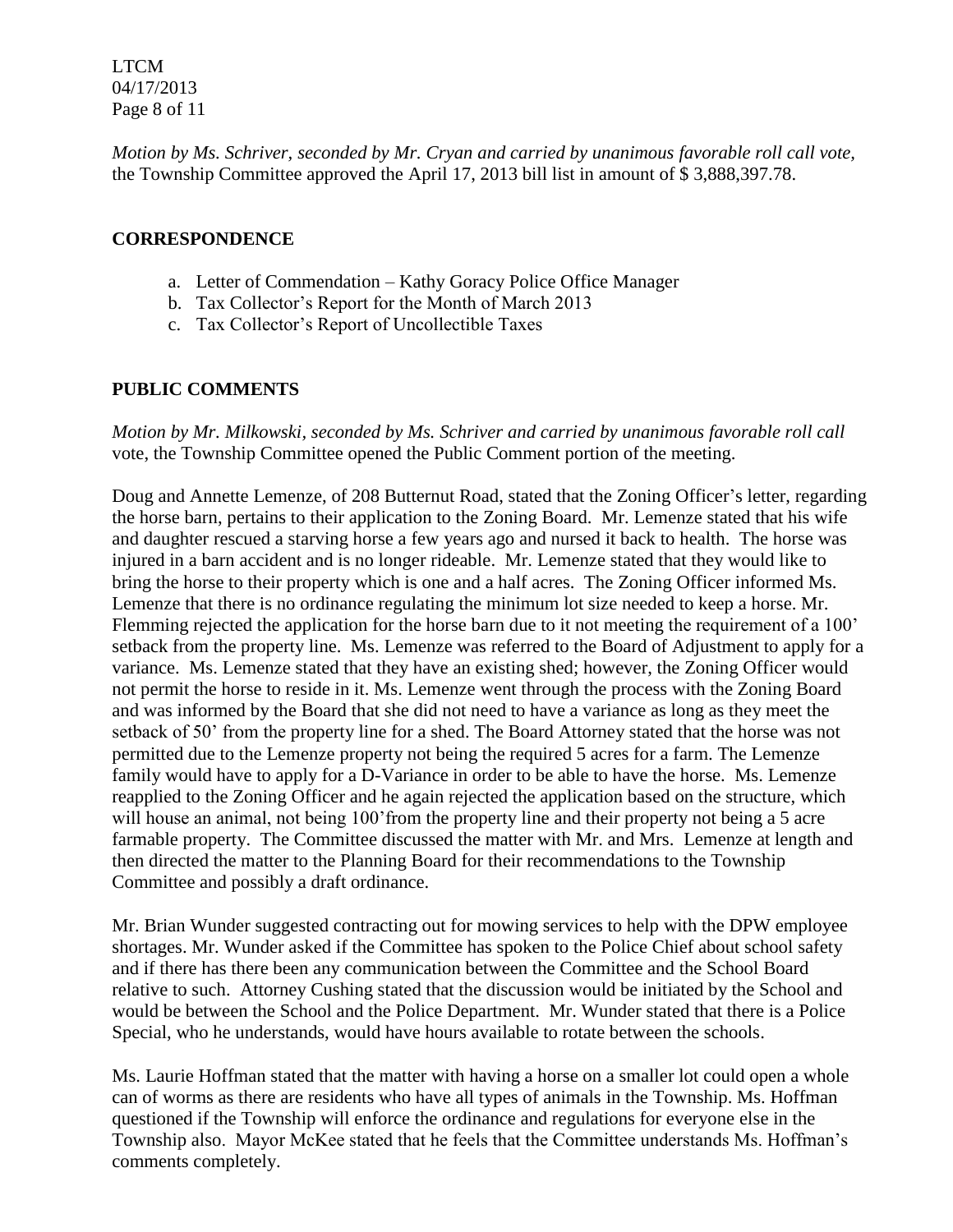LTCM 04/17/2013 Page 9 of 11

Ms. Hoffman asked how to have a "Yield to Oncoming Traffic" sign placed on Buffalo Hollow Road at the railroad tracks. Mr. McKee stated that the request should be given to the Police Chief.

Ms. Nancy Darois asked if the DPW received the Certificate of Occupancy for the Township Garage. Mayor McKee stated that the C.O. has been received.

Ms. Darois stated that she thought that the Committee denied the Blues Fest event for this year. Mr. Cryan stated that the Committee voted not to permit the exclusion of the Lebanon Township Police Department for security purposes. Ms. Schriver stated that the Police Chief worked out the issue with the Blues Fest organizers.

Ms. Darois asked about the status of the GenPsych problem. Mayor McKee stated that the matter is in litigation.

Mr. Victor Hoffman asked for clarification on the Zoning Officers Correspondence. Mayor McKee provided an overview of the problem. Discussion was held.

Mr. Wunder asked about the status of the Township Committee pursuing grants. Ms. Schriver stated that she was working on a grant for the Squad building but since there has been a change in the situation with the building she has dropped her efforts for the time being. Ms. Schriver stated that she is still working on one other grant. Mr. Wunder suggested that the Committee appoint a volunteer to oversee grant opportunities for the Township. Mr. Wunder asked if LOSAP report was received. Attorney Cushing stated that the report just came in and the Governing Body will be discussing it in executive session.

*Motion by Ms. Schriver, seconded by Mr. Morrison and carried by unanimous favorable roll call*  vote the Township Committee closed the public comment portion of the meeting.

*Motion by Ms. Schriver, seconded by Mr. Morrison and carried by unanimous favorable roll call*  vote, the Township Committee approved Resolution No. 53-2013 and convened in executive session at 8:14 p.m.

Attorney Cushing stated that he does not think there is there will be action taken when the public meeting resumes; however, there may.

#### **TOWNSHIP OF LEBANON COUNTY OF HUNTERDON STATE OF NEW JERSEY RESOLUTION NO. 53-2013 RESOLUTION AUTHORIZING EXECUTIVE SESSION**

WHEREAS, the Open Public Meetings Act; *N.J.S.A.* 10:4-6 *et seq*., declares it to be the public policy of the State to insure the right of citizens to have adequate advance notice of and the right to attend meetings of public bodies at which business affecting the public is discussed or acted upon; and

WHEREAS, the Open Public Meetings Act also recognizes exceptions to the right of the public to attend portions of such meetings; and

WHEREAS, the Mayor and Committee find it necessary to conduct an executive session closed to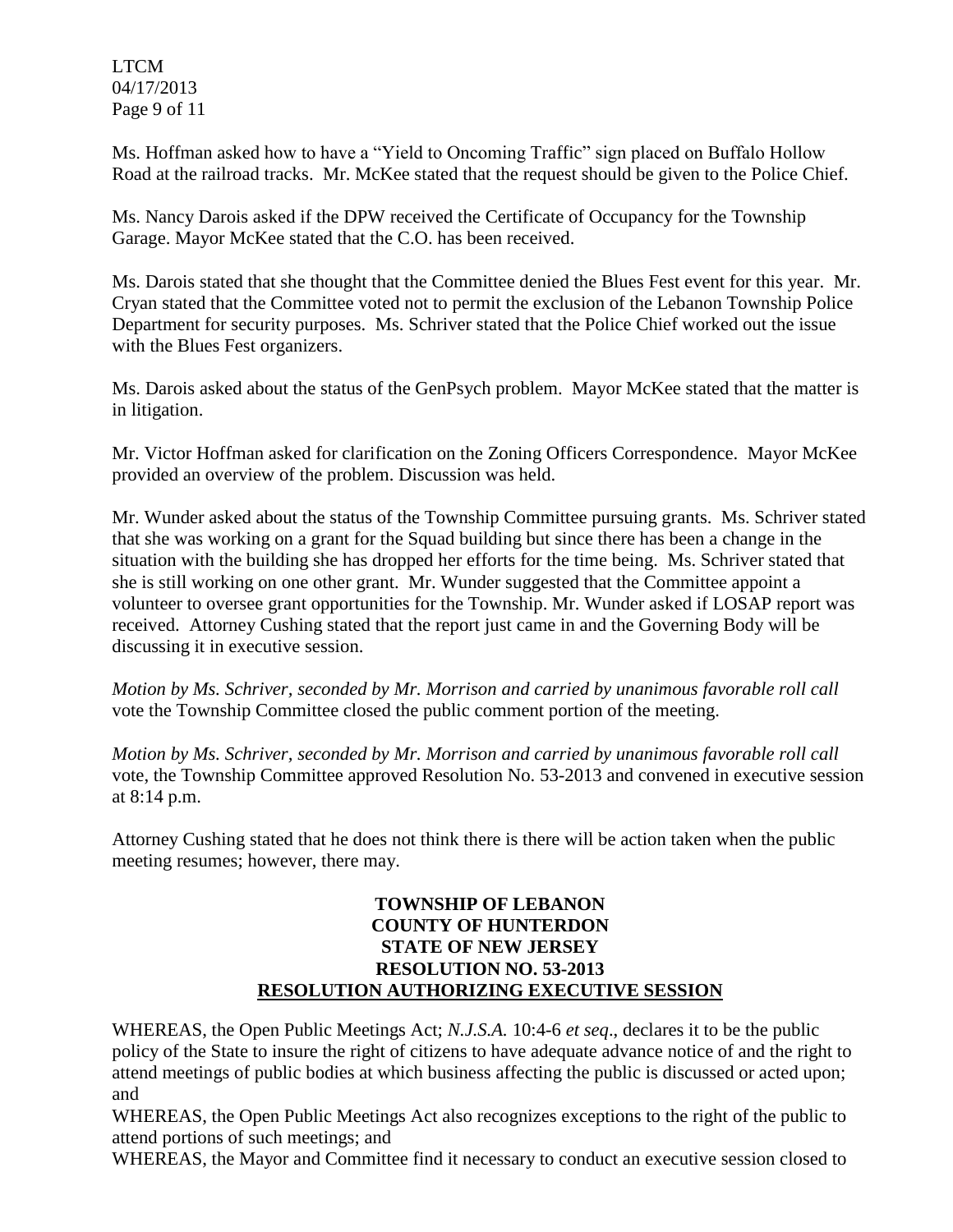LTCM 04/17/2013 Page 10 of 11

the public as permitted by the *N.J.S.A*. 40:4-12; and

WHEREAS, the Mayor and Committee will reconvene in public session at the conclusion of the executive session;

NOW, THEREFORE, BE IT RESOLVED by the Mayor and Committee of the Township of Lebanon, County of Hunterdon, State of New Jersey that they will conduct an executive session to discuss the following topic(s) as permitted by *N.J.S.A*. 40:4-12

\_\_\_\_\_\_A matter which Federal Law, State Statute or Rule of Court requires be kept confidential or excluded from discussion in public (Provision relied upon:

\_\_\_\_\_\_A matter where the release of information would impair a right to receive funds from the federal government;

A matter whose disclosure would constitute an unwarranted invasion of individual privacy;

A collective bargaining agreement, or the terms and conditions thereof (Specify contract: \_\_\_\_\_\_\_\_\_\_\_\_\_\_\_\_\_\_\_\_\_\_\_\_\_\_\_\_\_\_\_\_\_\_\_\_\_\_\_\_\_\_\_);

X A matter involving the purpose, lease or acquisition of real property with public funds, the setting of bank rates or investment of public funds where it could adversely affect the public interest if discussion of such matters were disclosed; Real Estate Acquisitions; The Potential Lease of Fire Department and Rescue Squad Site and the Maxwell Acquisition.

Tactics and techniques utilized in protecting the safety and property of the public provided that their disclosure could impair such protection;

\_\_\_\_\_\_Investigations of violations or possible violations of the law;

\_\_\_\_\_\_\_\_\_\_\_\_\_\_\_\_\_\_\_\_\_\_\_\_\_\_\_\_\_\_\_\_\_\_\_\_\_\_\_\_\_\_\_\_\_\_\_\_\_\_\_\_\_);

 Pending or anticipated litigation or contract negotiation in which the public body is or may become a party; (The general nature of the litigation or contract negotiations is: \_\_\_Professional Service Contracts – . The public disclosure of such information at this time would have a potentially negative impact on the municipality's position in the litigation or negotiation; therefore this information will be withheld until such time as the matter is concluded or the potential for negative impact no longer exists.)

 X Matters falling within the attorney-client privilege, to the extent that confidentiality is required in order for the attorney to exercise his or her ethical duties as a lawyer; (The general nature of the matter is: Claims with respect to DPW Garage Project

OR the public disclosure of such information at this time would have a potentially negative impact on the municipality's position with respect to the matter being discussed; therefore this information will be withheld until such time as the matter is concluded or the potential for negative impact no longer exists.*)*;

 X Matters involving the employment, appointment, termination of employment, terms and conditions of employment, evaluation of the performance, promotion or disciplining of any specific prospective or current public officer or employee of the public body, where all individual employees or appointees whose rights could be adversely affected have not requested in writing that the matter(s) be discussed at a public meeting; (The employee(s) and/or general nature of discussion is: Questions having to do with the LOSAP Audit Union Contract\_\_\_\_\_\_\_\_\_ the public disclosure of such information at this time would violate the employee(s) privacy rights; therefore this information will be withheld until such time as the matter is concluded or the threat to privacy rights no longer exists.;

\_\_\_\_\_\_Deliberation occurring after a public hearing that may result in the imposition of a specific civil penalty or loss of a license or permit;

**BE IT FURTHER RESOLVED** that the Mayor and Committee hereby declare that their discussion of the subject(s) identified above may be made public at a time when the Township Attorney advises